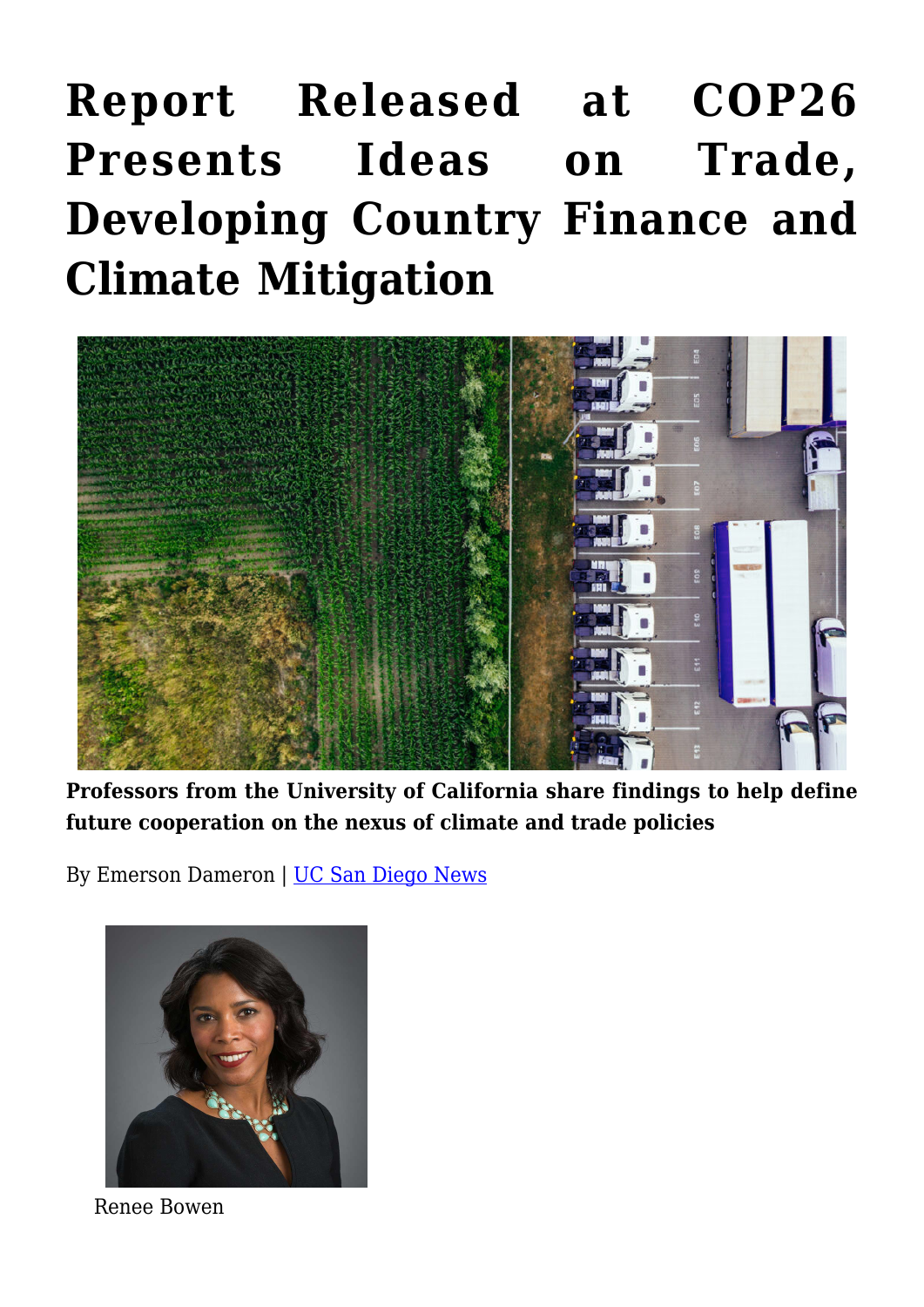On Tuesday, Nov. 9, 2021, representatives from the Government of Jamaica and the Center for Commerce and Diplomacy at the UC San Diego School of Global Policy and Strategy (GPS) will host a presentation and discussion around the revelations in the new report, ["The Role of Trade in Addressing Climate Change:](https://ccd.ucsd.edu/_files/2021-report_role-of-trade-in-addressing-climate-change.pdf) [Recommendations for Policies and Practices,"](https://ccd.ucsd.edu/_files/2021-report_role-of-trade-in-addressing-climate-change.pdf) which will be formally released at the 26th UN Climate Change Conference of Parties (COP26). The report summarizes the findings of the Climate and Trade Task Force organized by the center, designed to address the most pressing issues at the intersection of climate and trade policies.

"Climate action will not be possible without trade cooperation," said Caroline Freund, dean of the School of Global Policy and Strategy. "If we import energyintensive goods from countries that don't address the environment, we will continue to feel the consequences around the world. I hope that the data and analysis in this report will be useful and can feed into better policies to support a cleaner environment."

COP26 is currently underway in Glasgow, Scotland. Representatives from more than 200 countries have gathered to explore strategic solutions to the interlocking crises presented by climate change, with faculty and scholars from UC San Diego adding their insights to the discussion. COP26 follows in the wake of an urgent report from the Intergovernmental Panel on Climate Change (IPCC) earlier in 2021, which projected increases in future global mean temperature, rising sea levels, and frequency of heat waves.

"Climate change will create unique challenges and shocks to the system for developing economies, such as Jamaica's," said Renee Bowen, Professor of Economics and Director of the Center for Commerce and Diplomacy. "Protecting and compensating these economies from their climate-related economic losses is a necessity that goes beyond a moral imperative. Through supply chain linkages, climate adaptation in developing countries is also an economic imperative for advanced economies."

Bowen's opening remarks will lead into a presentation of the report's findings, followed by a panel discussion featuring Bowen, Jennifer Burney (Marshall Saunders Chancellor's Endowed Chair in Global Climate Policy and Research at GPS), UnaMay Gordon (Principal Director, Climate Change, Government of Jamaica), Dan Kammen (Advisor for Energy Solutions, USAID and Professor of